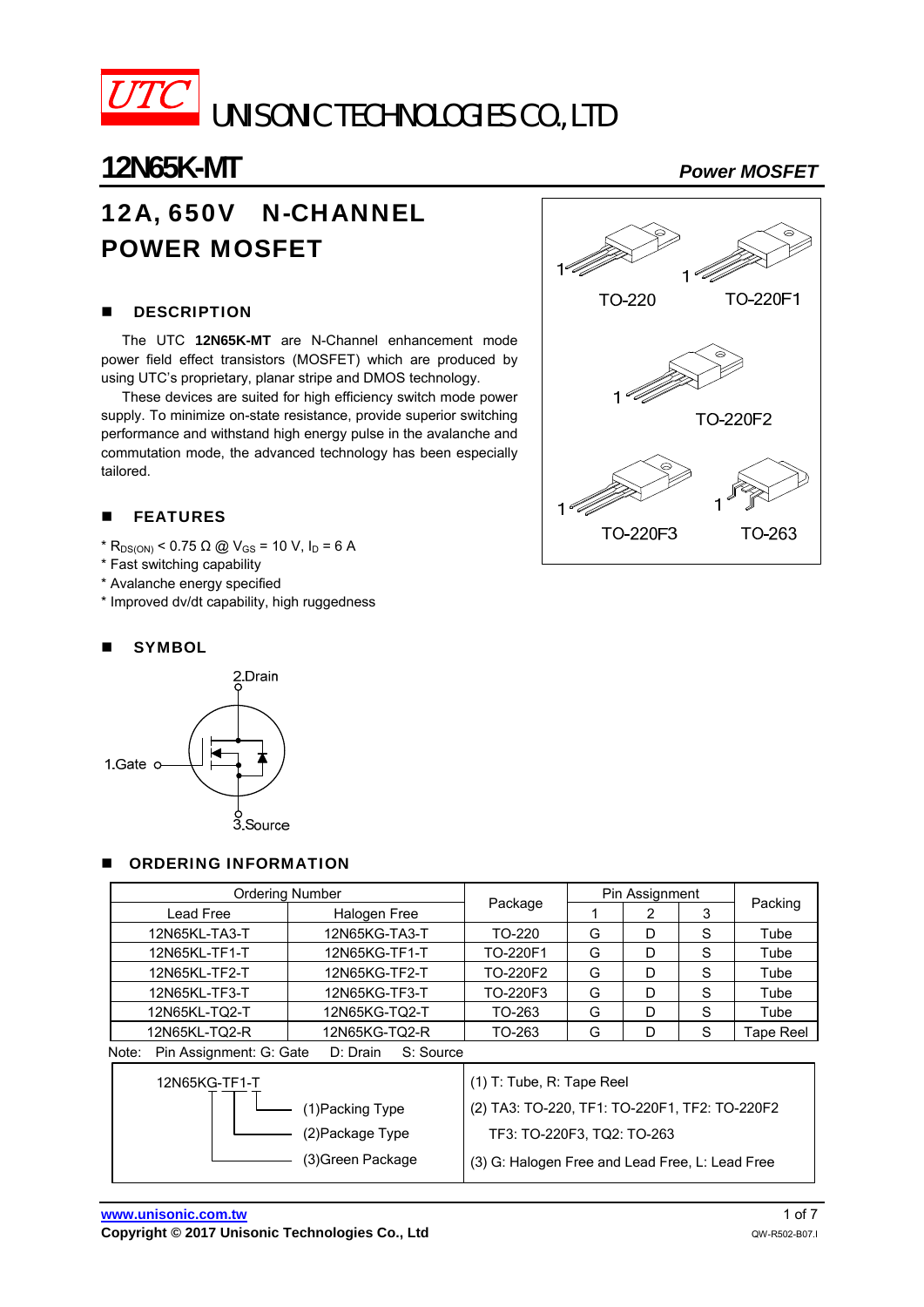### **MARKING**



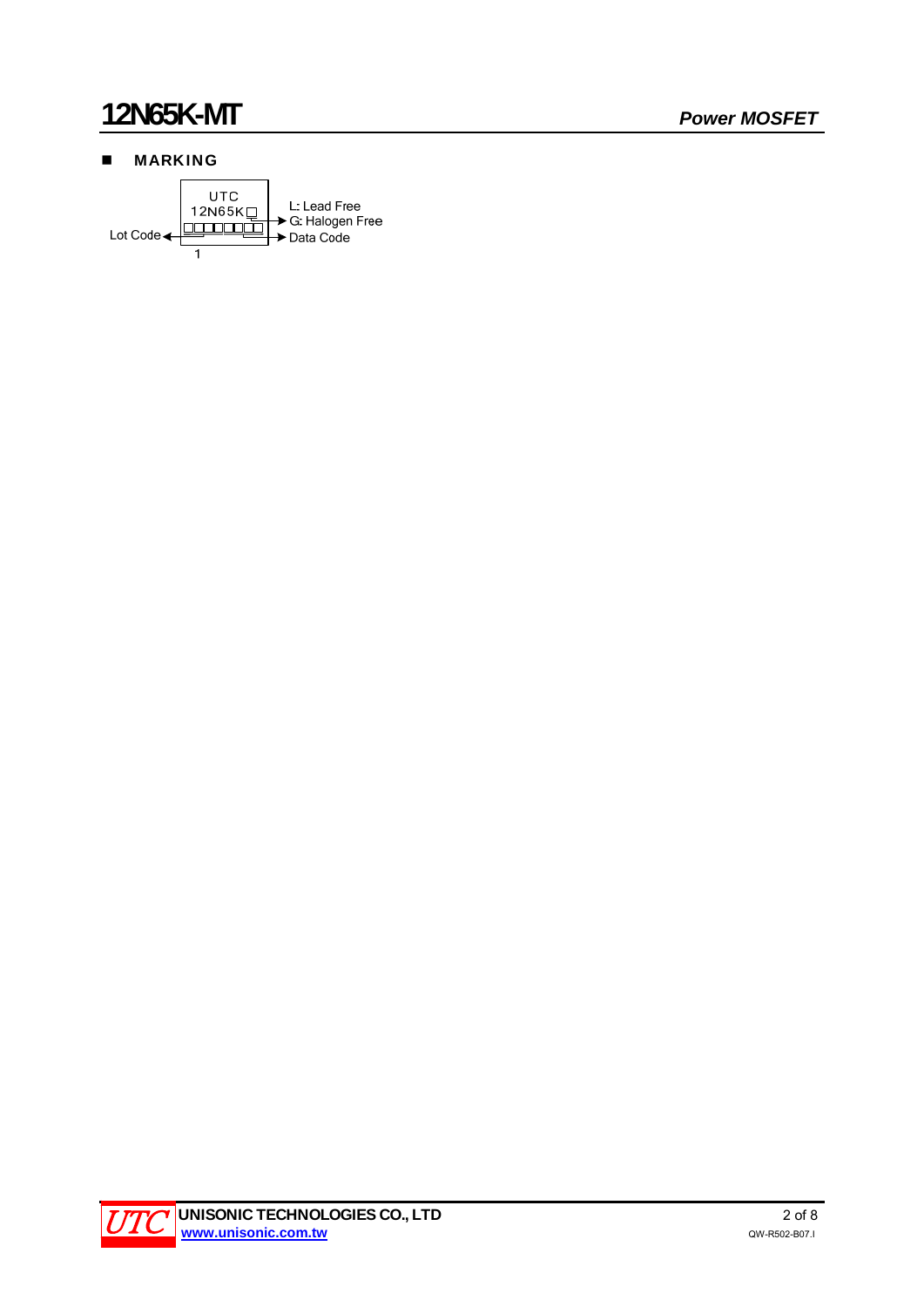#### **ABSOLUTE MAXIMUM RATINGS** ( $T_c$  = 25 $^{\circ}$ C, unless otherwise specified)

| <b>PARAMETER</b>                   |                               | <b>SYMBOL</b>               | <b>RATINGS</b>  | <b>UNIT</b> |
|------------------------------------|-------------------------------|-----------------------------|-----------------|-------------|
| Drain-Source Voltage               |                               | <b>V</b> <sub>DSS</sub>     | 650             |             |
| Gate-Source Voltage                |                               | $V_{\rm GSS}$               | ±30             |             |
| Drain Current                      | Continuous                    | I <sub>D</sub>              | 12              | A           |
|                                    | Pulsed (Note 2)               | <b>I</b> <sub>DM</sub>      | 48              | A           |
| <b>Avalanche Energy</b>            | Single Pulsed (Note 3)        | $E_{AS}$                    | 400             | mJ          |
| Peak Diode Recovery dv/dt (Note 4) |                               | dv/dt                       | 2.7             | V/ns        |
| Power Dissipation                  | TO-220/TO-263                 |                             | 225             | W           |
|                                    | TO-220F1/TO-220F2<br>TO-220F3 | $P_D$                       | 51              | W           |
| Junction Temperature               |                               | T.                          | $+150$          | °C          |
| <b>Operating Temperature</b>       |                               | $\mathsf{T}_{\mathsf{OPR}}$ | $-55 \sim +150$ | $^{\circ}C$ |
| Storage Temperature                |                               | $\mathsf{T}_{\text{STG}}$   | $-55 \sim +150$ | °C          |

Notes: 1. Absolute maximum ratings are those values beyond which the device could be permanently damaged. Absolute maximum ratings are stress ratings only and functional device operation is not implied.

2. Repetitive Rating : Pulse width limited by maximum junction temperature

3. L = 5.55mH,  $I_{AS}$  = 12A,  $V_{DD}$  = 50V, R<sub>G</sub> = 25Ω, Starting T<sub>J</sub> = 25°C

4.  $I_{SD}$  ≤ 12A, di/dt ≤200A/µs,  $V_{DD}$  ≤B $V_{DSS}$  Starting T<sub>J</sub> = 25°C

#### **THERMAL DATA**

| <b>PARAMETER</b>           |                               | <b>SYMBOL</b>          | <b>RATING</b> | UNIT          |
|----------------------------|-------------------------------|------------------------|---------------|---------------|
| <b>Uunction to Ambient</b> |                               | $\theta_{\mathsf{JA}}$ | 62.5          | °C/W          |
| <b>Uunction to Case</b>    | TO-220/TO-263                 |                        | 0.56          | °C/W          |
|                            | TO-220F1/TO-220F2<br>TO-220F3 | $\theta_{\text{JC}}$   | 2.43          | $\degree$ C/W |

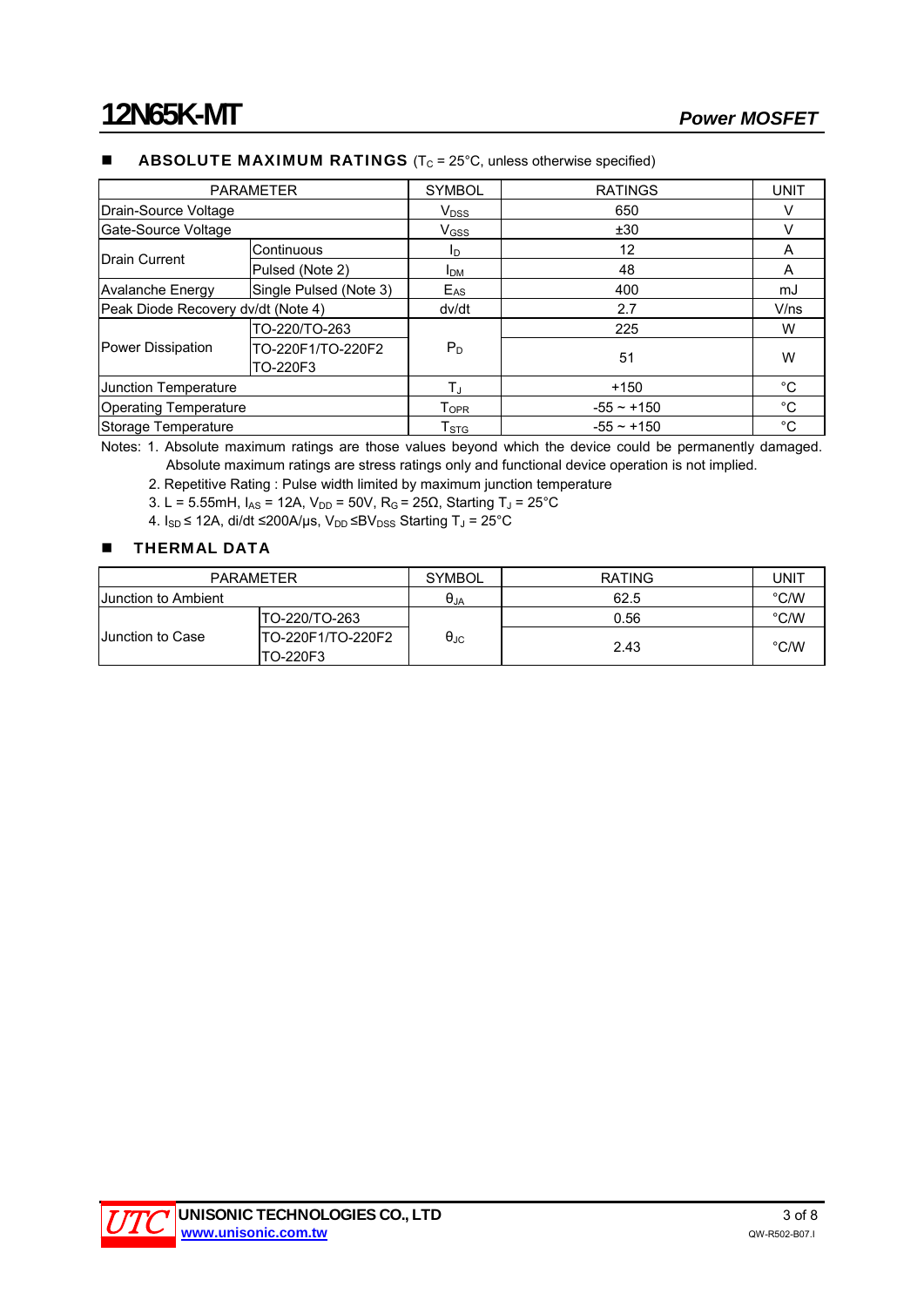#### **ELECTRICAL CHARACTERISTICS** ( $T<sub>C</sub> = 25$ °C, unless otherwise specified)

| <b>PARAMETER</b>                                       | <b>SYMBOL</b>                                         | <b>TEST CONDITIONS</b>                                                                                | <b>MIN</b> | <b>TYP</b> |      | <b>MAX UNIT</b> |  |  |
|--------------------------------------------------------|-------------------------------------------------------|-------------------------------------------------------------------------------------------------------|------------|------------|------|-----------------|--|--|
| OFF CHARACTERISTICS                                    |                                                       |                                                                                                       |            |            |      |                 |  |  |
| Drain-Source Breakdown Voltage                         | <b>BV</b> <sub>DSS</sub>                              | $V_{GS}$ = 0 V, $I_D$ = 250 $\mu$ A                                                                   | 650        |            |      | V               |  |  |
| Drain-Source Leakage Current                           | <b>l</b> <sub>DSS</sub>                               | $V_{DS}$ = 650 V, V <sub>GS</sub> = 0 V                                                               |            |            | 1    | μA              |  |  |
| Gate-Source Leakage Current                            | $I_{GSS}$                                             | $V_{GS}$ = ±30 V, $V_{DS}$ = 0 V                                                                      |            |            | ±100 | nA              |  |  |
| Breakdown Voltage Temperature Coefficient              |                                                       | $\triangle$ BV <sub>DSS</sub> / $\triangle$ T <sub>J</sub>   <sub>ID</sub> =250µA, Referenced to 25°C |            | 0.7        |      | V/°C            |  |  |
| <b>ON CHARACTERISTICS</b>                              |                                                       |                                                                                                       |            |            |      |                 |  |  |
| Gate Threshold Voltage                                 | $V_{GS(TH)}$<br>$V_{DS} = V_{GS}$ , $I_D = 250 \mu A$ |                                                                                                       | 2.0        |            | 4.0  | $\vee$          |  |  |
| Static Drain-Source On-State Resistance                | $R_{DS(ON)}$                                          | $V_{GS}$ = 10V, $I_D$ = 6.0A                                                                          |            | 0.60       | 0.75 | Ω               |  |  |
| <b>DYNAMIC CHARACTERISTICS</b>                         |                                                       |                                                                                                       |            |            |      |                 |  |  |
| Input Capacitance                                      | $C_{ISS}$                                             | $V_{DS}$ = 25 V, $V_{GS}$ = 0 V,                                                                      |            | 1600       | 1900 | рF              |  |  |
| <b>Output Capacitance</b>                              | $C_{\text{OSS}}$                                      | $f = 1$ MHz                                                                                           |            | 175        | 210  | pF              |  |  |
| Reverse Transfer Capacitance                           | $C_{\text{RSS}}$                                      |                                                                                                       |            | 10         | 22   | рF              |  |  |
| <b>SWITCHING CHARACTERISTICS</b>                       |                                                       |                                                                                                       |            |            |      |                 |  |  |
| Total Gate Charge                                      | $Q_{\rm G}$                                           | $V_{DS}$ = 50V, $I_D$ = 1.3A,<br>$V_{GS}$ = 10 V (Note 1, 2)                                          |            | 39         | 54   | nC              |  |  |
| Gate-Source Charge                                     | $\mathsf{Q}_{\mathsf{GS}}$                            |                                                                                                       |            | 10         |      | nC              |  |  |
| Gate-Drain Charge                                      | $Q_{GD}$                                              |                                                                                                       |            | 9          |      | nC              |  |  |
| Turn-On Delay Time                                     | $t_{D(ON)}$                                           | $V_{DD}$ = 30V, $I_D$ = 0.5A,<br>$R_G$ = 25 $\Omega$ (Note 1, 2)                                      |            | 100        | 110  | ns              |  |  |
| Turn-On Rise Time                                      | $t_{\mathsf{R}}$                                      |                                                                                                       |            | 125        | 138  | ns              |  |  |
| Turn-Off Delay Time                                    | $t_{D(OFF)}$                                          |                                                                                                       |            | 180        | 230  | ns              |  |  |
| <b>Turn-Off Fall Time</b>                              | tF                                                    |                                                                                                       |            | 104        | 140  | ns              |  |  |
| <b>SOURCE- DRAIN DIODE RATINGS AND CHARACTERISTICS</b> |                                                       |                                                                                                       |            |            |      |                 |  |  |
| Maximum Continuous Drain-Source Diode                  |                                                       |                                                                                                       |            |            | 12   | A               |  |  |
| <b>Forward Current</b>                                 | $\mathsf{I}_\mathsf{S}$                               |                                                                                                       |            |            |      |                 |  |  |
| Maximum Pulsed Drain-Source Diode                      | <sub>sM</sub>                                         |                                                                                                       |            |            | 48   | A               |  |  |
| <b>Forward Current</b>                                 |                                                       |                                                                                                       |            |            |      |                 |  |  |
| Drain-Source Diode Forward Voltage                     | <b>V<sub>SD</sub></b>                                 | $V_{GS}$ = 0 V, $I_S$ = 12A                                                                           |            |            | 1.4  | $\vee$          |  |  |
| Reverse Recovery Time                                  | $t_{rr}$                                              | $I_S = 12A$ , $V_{GS} = 0V$                                                                           |            | 590        |      | ns              |  |  |
| Reverse Recovery Charge                                | $Q_{rr}$                                              | di/dt=100A/µs (Note 1)                                                                                |            | 6.2        |      | μC              |  |  |

Notes: 1. Pulse Test : Pulse width ≤300μs, Duty cycle ≤ 2%

2. Essentially independent of operating temperature

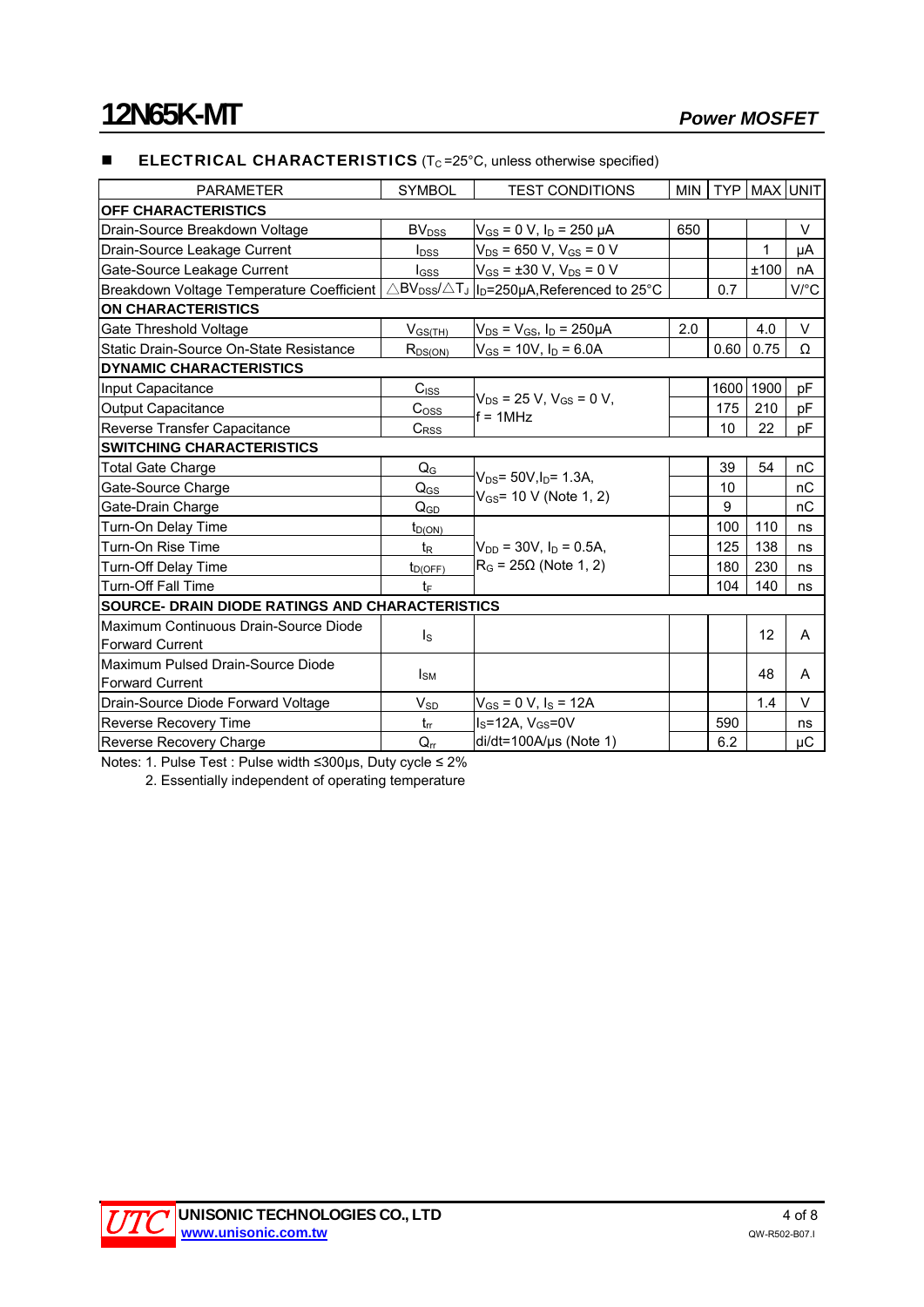### TEST CIRCUITS AND WAVEFORMS



Peak Diode Recovery dv/dt Test Circuit



 **Peak Diode Recovery dv/dt Waveforms** 

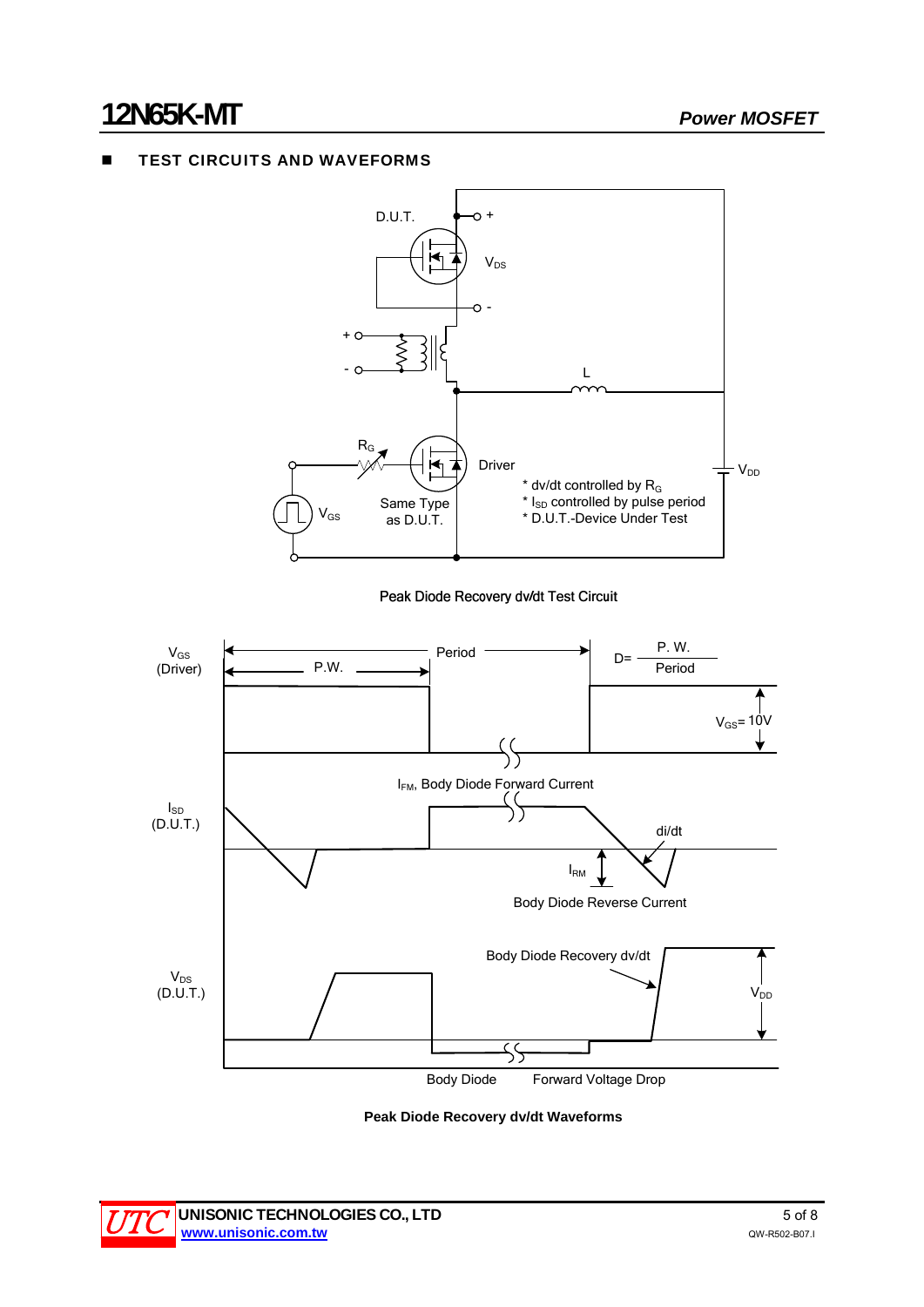### TEST CIRCUITS AND WAVEFORMS (Cont.)



**Switching Test Circuit Switching Waveforms** 













Unclamped Inductive Switching Test Circuit **Unclamped Inductive Switching Waveforms** 

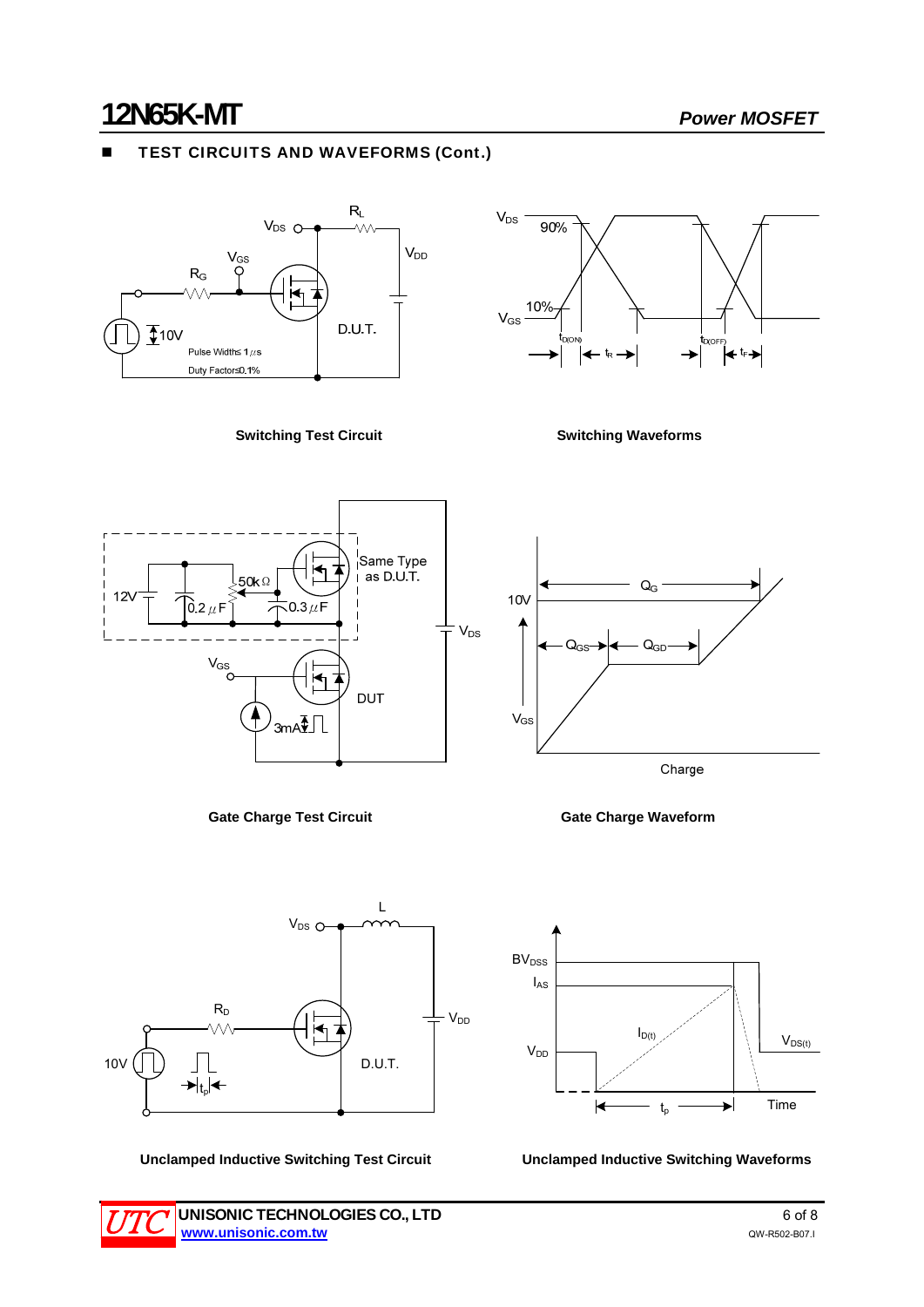### TYPICAL CHARACTERISTICS









Drain-Source Voltage, V<sub>DS</sub> (V)